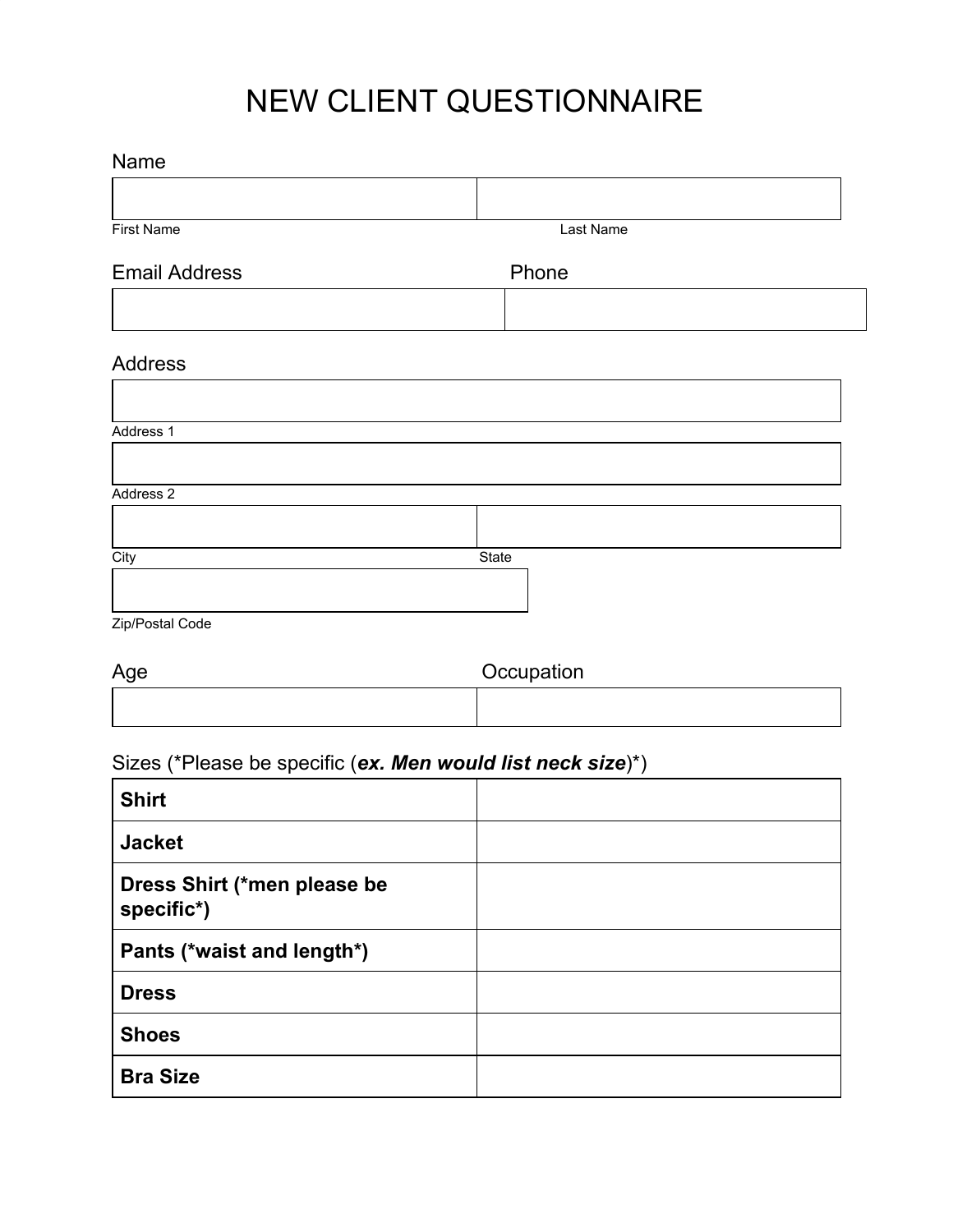What is your least favorite part of your body? Why?

How much money do you typically spend on clothing per month?

Please list your budget for event (s) or Budget for the month? *(Options: On a Budget, High-End/Budget Friendly mix, or High-End)*

How would you describe your personal style?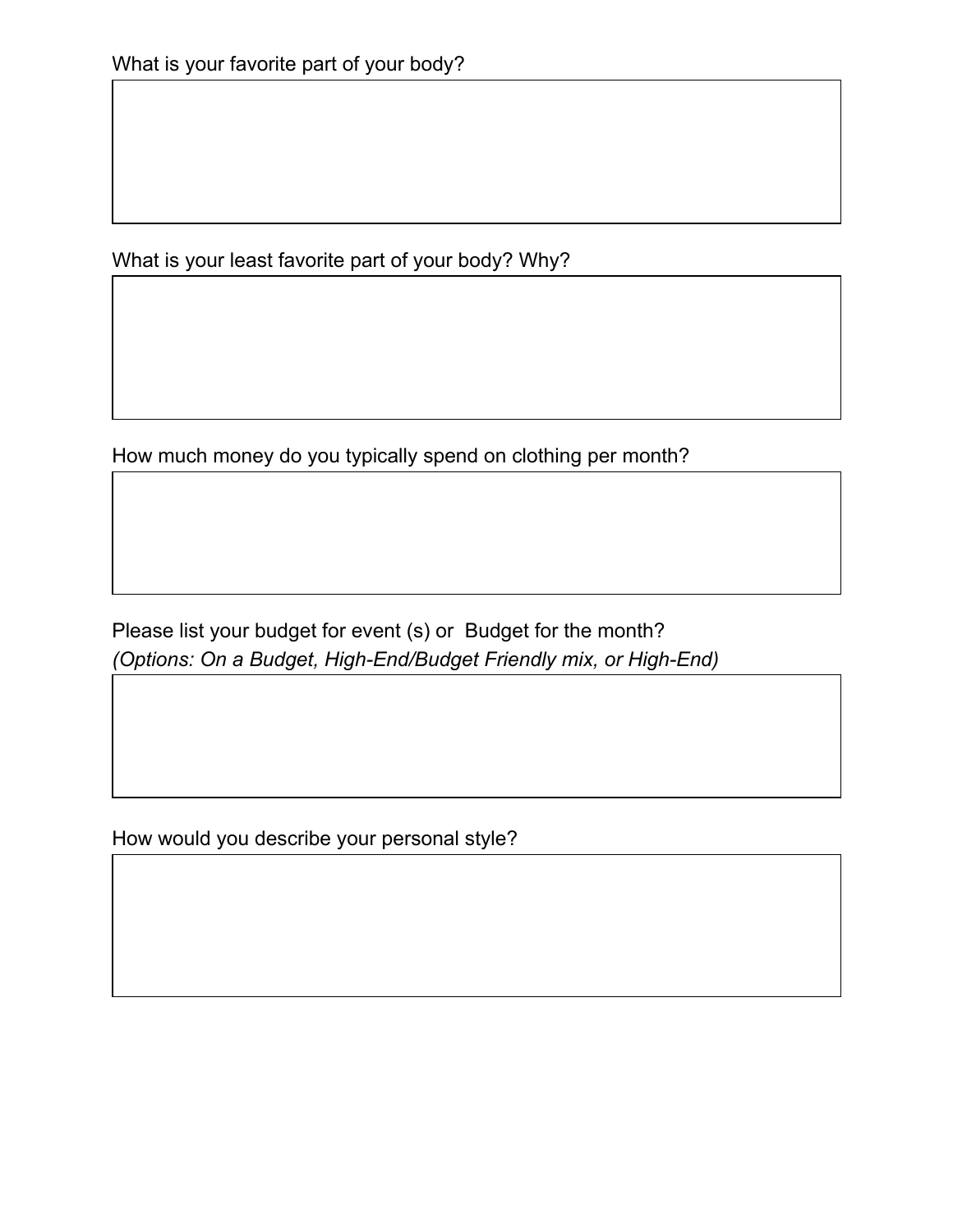What are some of your favorite trends this season? Least favorite? Why?

What color(s) would you like to add to your wardrobe?

What are some of your favorite brands and/or stores to shop?

What is your biggest struggle when shopping?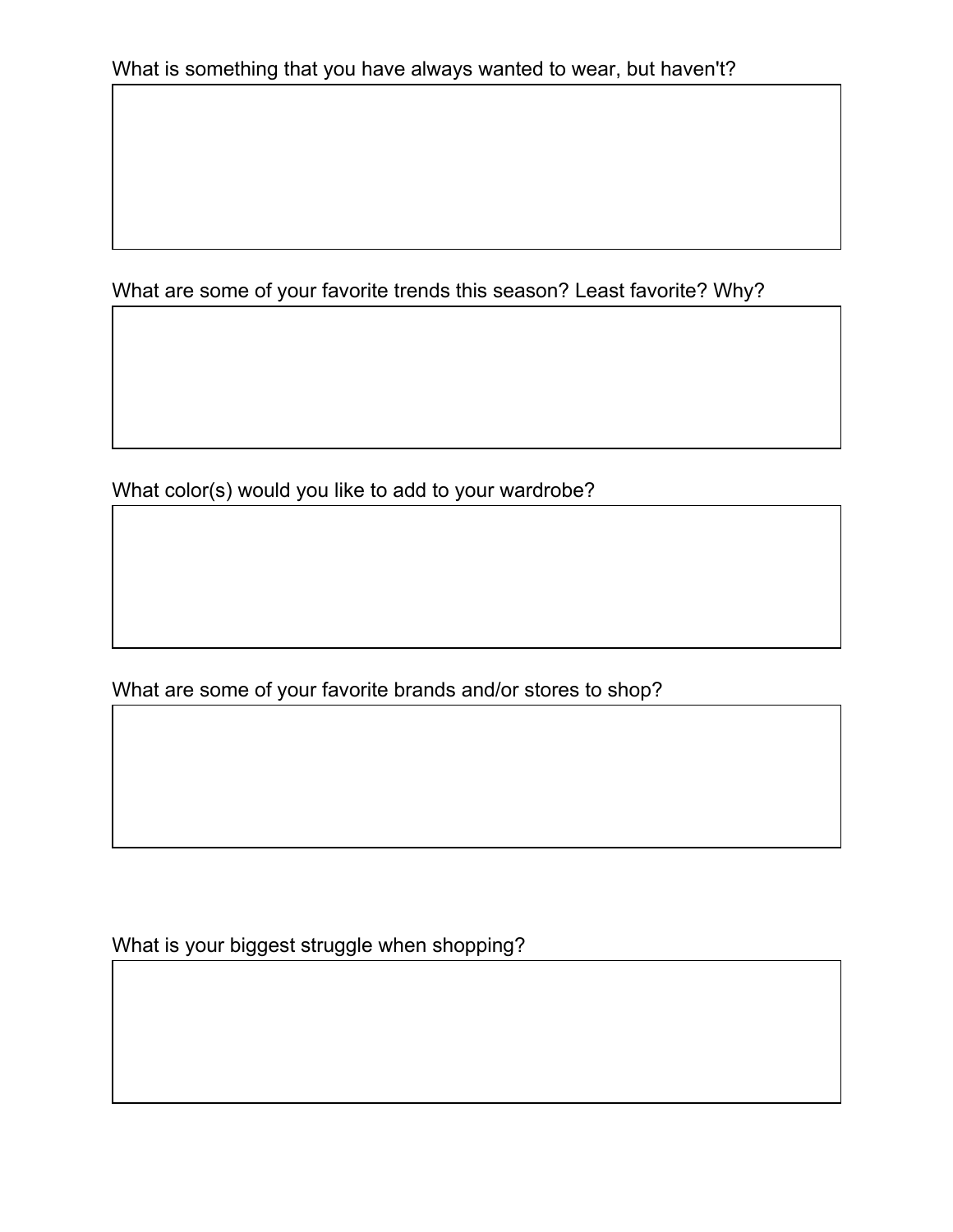Who are your favorite style icons? Why?

What are your favorite colors to wear? Least favorite? Why?

What are your fashion restrictions? (ex. No tank tops, heels, sneakers, etc)

What do you like about your current wardrobe? NOT like? Why?